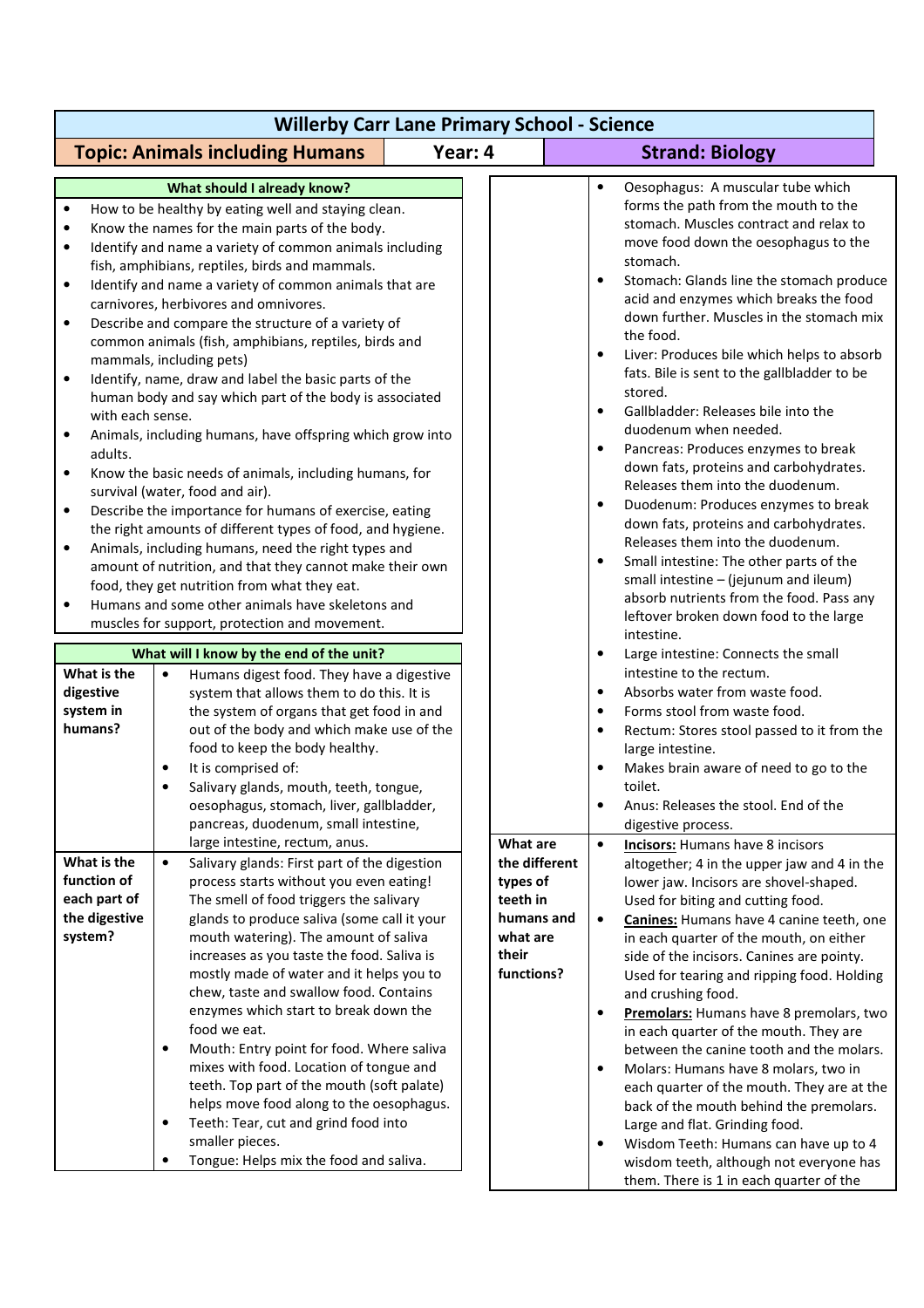|                                                                              | mouth behind the molars. Large and flat<br>(they are just a third molar) Some<br>scientists think that human ancestors<br>needed a third molar to help grind down<br>plant tissue from thicker leaves when<br>humans still ate them. Since the diet of<br>humans has changed we don't need them.                                                                                                                                                            |
|------------------------------------------------------------------------------|-------------------------------------------------------------------------------------------------------------------------------------------------------------------------------------------------------------------------------------------------------------------------------------------------------------------------------------------------------------------------------------------------------------------------------------------------------------|
| What is a<br>food chain?<br>What are<br>producers,<br>predators<br>and prey? | A food web is a series of organisms related<br>by predator-prey and consumer-resource<br>interactions; the entirety of interrelated<br>food chains in an ecological community.<br>Producers: An organism, as a plant, that is<br>able to produce its own food from<br>inorganic substances.<br>Predators: Any organism that exists<br>by preying upon other organisms.<br>Prey: An animal hunted or seized for food,<br>especially by a carnivorous animal. |





| <b>Vocabulary</b> |                                                                                                                                                                                                                                                                                                                                                                                                                                                                    |  |  |
|-------------------|--------------------------------------------------------------------------------------------------------------------------------------------------------------------------------------------------------------------------------------------------------------------------------------------------------------------------------------------------------------------------------------------------------------------------------------------------------------------|--|--|
| acids             | the bacteria in plaque produce acids that<br>attack tooth enamel.                                                                                                                                                                                                                                                                                                                                                                                                  |  |  |
| anus              | stools are released from here at the end<br>of the digestive system.                                                                                                                                                                                                                                                                                                                                                                                               |  |  |
| canines           | the sharpest teeth. they are next to the<br>incisors and are used for tearing. they are<br>sharp and pointed in predators for killing<br>prey.                                                                                                                                                                                                                                                                                                                     |  |  |
| crown             | visible part of the tooth.                                                                                                                                                                                                                                                                                                                                                                                                                                         |  |  |
| decomposers       | decomposers are fungi or bacteria that<br>break down decaying plants or animals.<br>they do not eat as they have no mouths<br>but instead turn decaying material into<br>liquid and absorb this.                                                                                                                                                                                                                                                                   |  |  |
| dentin            | found underneath the enamel and is<br>similar to bone.                                                                                                                                                                                                                                                                                                                                                                                                             |  |  |
| detritivores      | detritivores eat decaying plant and<br>animals.                                                                                                                                                                                                                                                                                                                                                                                                                    |  |  |
| digestive system  | the 10 organs which process food,<br>supplying cells with energy and nutrients.                                                                                                                                                                                                                                                                                                                                                                                    |  |  |
| enamel            | the visible part of the tooth, it protects<br>the tooth.                                                                                                                                                                                                                                                                                                                                                                                                           |  |  |
| enzymes           | enzymes are special molecules in the<br>body (molecules make up cells, which<br>make up tissue, glands, organs, etc).<br>they act to create a chemical reaction.<br>in the digestive system the reaction they<br>produce breaks down food.<br>there are lots of different types of<br>enzymes as a type of enzyme can only do<br>one thing - so enzymes that break down<br>protein cannot also break down<br>carbohydrates. they are often thought of<br>as a lock |  |  |
| gallbladder       | stores and releases bile.                                                                                                                                                                                                                                                                                                                                                                                                                                          |  |  |
| glands            | glands are organs that release fluids to<br>be used in the body e.g. tears and sweat.                                                                                                                                                                                                                                                                                                                                                                              |  |  |
| incisors          | teeth at the front of the mouth and used<br>for biting.                                                                                                                                                                                                                                                                                                                                                                                                            |  |  |
| liver             | produces bile to break down fats.                                                                                                                                                                                                                                                                                                                                                                                                                                  |  |  |
| molars            | the teeth at the back of the mouth. they<br>are used for chewing and grinding food<br>and are wide and flat in shape                                                                                                                                                                                                                                                                                                                                               |  |  |
| oesophagus        | the path from the mouth to the stomach.                                                                                                                                                                                                                                                                                                                                                                                                                            |  |  |
| pancreas          | produces enzymes to breakdown fats,<br>proteins and carbohydrates.                                                                                                                                                                                                                                                                                                                                                                                                 |  |  |
| peristalsis       | peristalsis is the involuntary movement<br>of the muscles in the digestive tract.                                                                                                                                                                                                                                                                                                                                                                                  |  |  |
| plaque            | a sticky film of bacteria, constantly forms<br>on your teeth.                                                                                                                                                                                                                                                                                                                                                                                                      |  |  |
| premolars         | flat, wide teeth which are used for<br>chewing towards the back of the mouth.                                                                                                                                                                                                                                                                                                                                                                                      |  |  |
| pulp              | found in the centre of the tooth and is<br>full of blood vessels and nerves, it<br>supplies the tooth with nutrients.                                                                                                                                                                                                                                                                                                                                              |  |  |